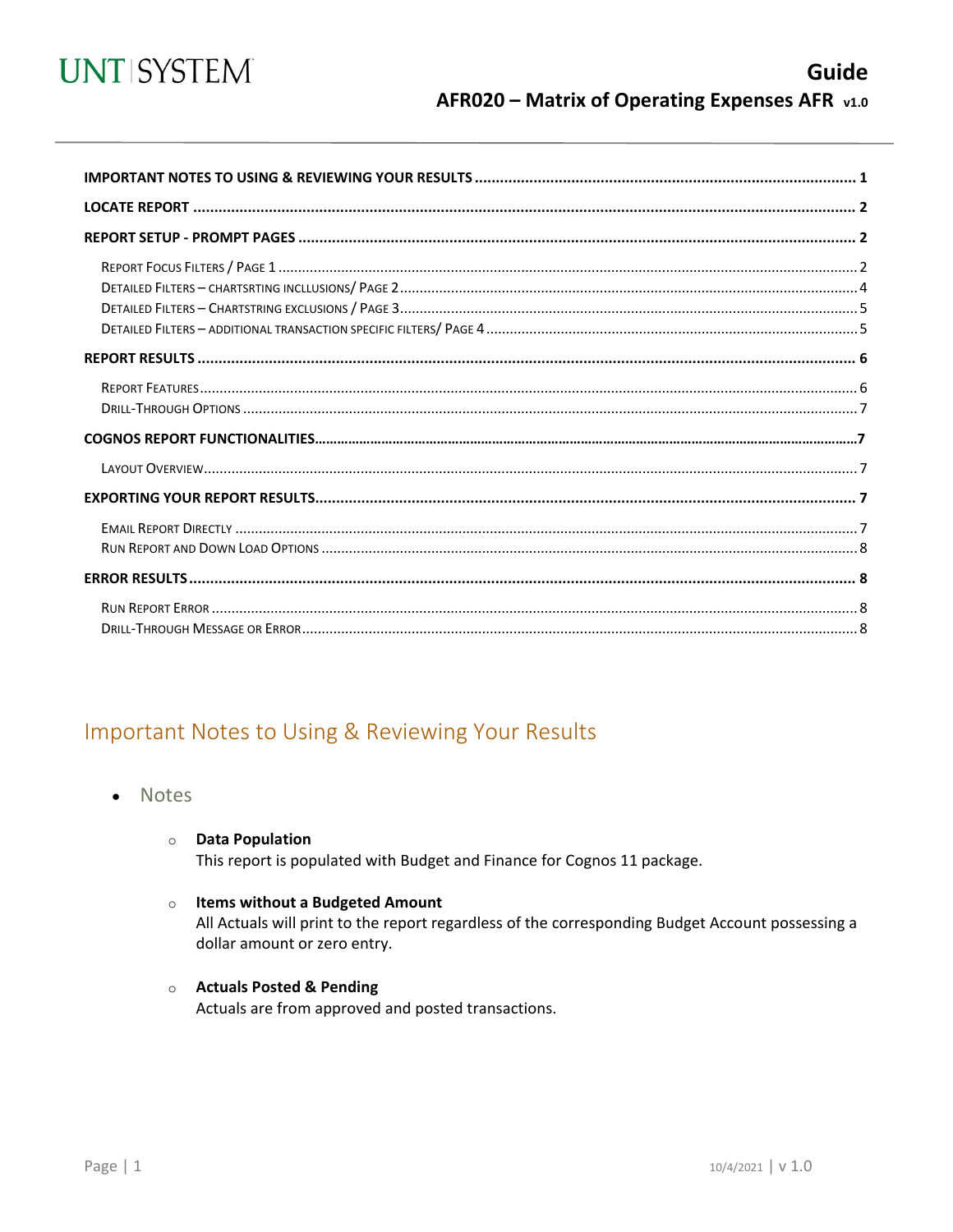### Locate Report

- 1. From the Budget & Planning **[Reporting Page](https://finance.untsystem.edu/reporting)**, locate "AFR020 – [Matrix of Operating Expenses AFR"](https://cognospd.admin.unt.edu/bi/?pathRef=.public_folders%2FAFR%2BReports%2FAFR020%2B-%2BMatrix%2Bof%2BOperating%2BExpenses%2BAFR)
- 2. **Login** to IBM Cognos to run the report.

## Report Setup- Prompt Page

## Report Setup - Prompt Pages

All initial Landing Pages for reports on the Cognos System will appear similar in format. You will have a set of filtering choices base the source's available data.

#### REPORT FOCUS FILTERS / PAGE 1

1. Select your parameter choices. (Only the Viewing Selection of Zero Values is require

| ognos to run the report.                       |                                                                                                                                 |                                          | <b>AFR020 - Matrix of Operating Expenses AFR</b>                                                                                                                                                                                                                            |
|------------------------------------------------|---------------------------------------------------------------------------------------------------------------------------------|------------------------------------------|-----------------------------------------------------------------------------------------------------------------------------------------------------------------------------------------------------------------------------------------------------------------------------|
|                                                | tup- Prompt Pages                                                                                                               |                                          | In general, Cognos reports are sourced from the Data mart, which is refreshed every night. You can expect Cognos to be available fron<br>12AM to 9PM<br><b>Please Select Parameters Below</b>                                                                               |
| Prompt Pages                                   |                                                                                                                                 | <b>Select</b><br><b>Report to</b><br>Run | O Matrix Summary AFR<br><b>O</b> Matrix Summary AFR by Quarter<br><b>Matrix by Account AFR</b><br>$\circ$<br><b>Matrix by Fund Cat</b><br>Ο.<br><b>Matrix by Account and Fund Cat</b><br>◯ Matrix by Account by Function AFR<br>◯ Matrix by Account by Function by Fund Cat |
| <b>s</b> for reports on the Cognos System will |                                                                                                                                 |                                          | <b>O</b> Matrix Summary AFR Current vs. Prior Year<br>Matrix Summary AFR by Acct Current vs. Prior Year<br><b>O</b> Dept and Function Review<br><b>Drill Detail by Function High Level</b><br>O Drill Short by Function High Level                                          |
|                                                | will have a set of filtering choices based on                                                                                   | <b>Business</b><br>Unit                  | University of North Texas - Dallas (DL773)<br><b>UNT Health Science Center (HS763)</b><br>University of North Texas (NT752)<br>University of North Texas System (SY769)                                                                                                     |
| RS / PAGE 1<br>rameter choices.                | ing Selection of Zero Values is required).                                                                                      | Fiscal Year<br>(Put in 2 if              | Select all Deselect all<br><b>Selections</b><br>Value                                                                                                                                                                                                                       |
| <b>Budget Period</b>                           | The budget year automatically fills with the current operating<br>year and you may override if you prefer by typing in the box. |                                          |                                                                                                                                                                                                                                                                             |

JUNT SYSTEM WINT UNT DALLAS hsc<sup>::</sup>

|                    | year and you may override if you prefer by typing in the box.                                                                                                                                                                                                                                                                                                                                                                                                                                                                                                               |                      |
|--------------------|-----------------------------------------------------------------------------------------------------------------------------------------------------------------------------------------------------------------------------------------------------------------------------------------------------------------------------------------------------------------------------------------------------------------------------------------------------------------------------------------------------------------------------------------------------------------------------|----------------------|
| Business Unit      | Default will pull "All Units" or you may use the Dropdown to<br>select one particular unit by which to filter the report.                                                                                                                                                                                                                                                                                                                                                                                                                                                   |                      |
| Department Manager | You can Search by either the DeptID, Dept Descriptions or if<br>you know the manager, you may type here and search. For<br>further search features, click the <b>Options Link</b> to expand<br>additional search methods. Your results appear in the left box.<br>Highlight any or all results and click the Insert Button to<br>include as your filter choice here.<br>*Notes: CTRL + Click to choose more than one.<br>If you need to view several departments and have a numbered list,<br>you can use the department selection on the Detailed Filters/Page 2<br>below. |                      |
| Department Tree    | You can select a department tree option that meets your<br>needs.                                                                                                                                                                                                                                                                                                                                                                                                                                                                                                           |                      |
| Page   $2$         | <b>Back to Table of Contents</b>                                                                                                                                                                                                                                                                                                                                                                                                                                                                                                                                            | $10/4/2021$   $V1.0$ |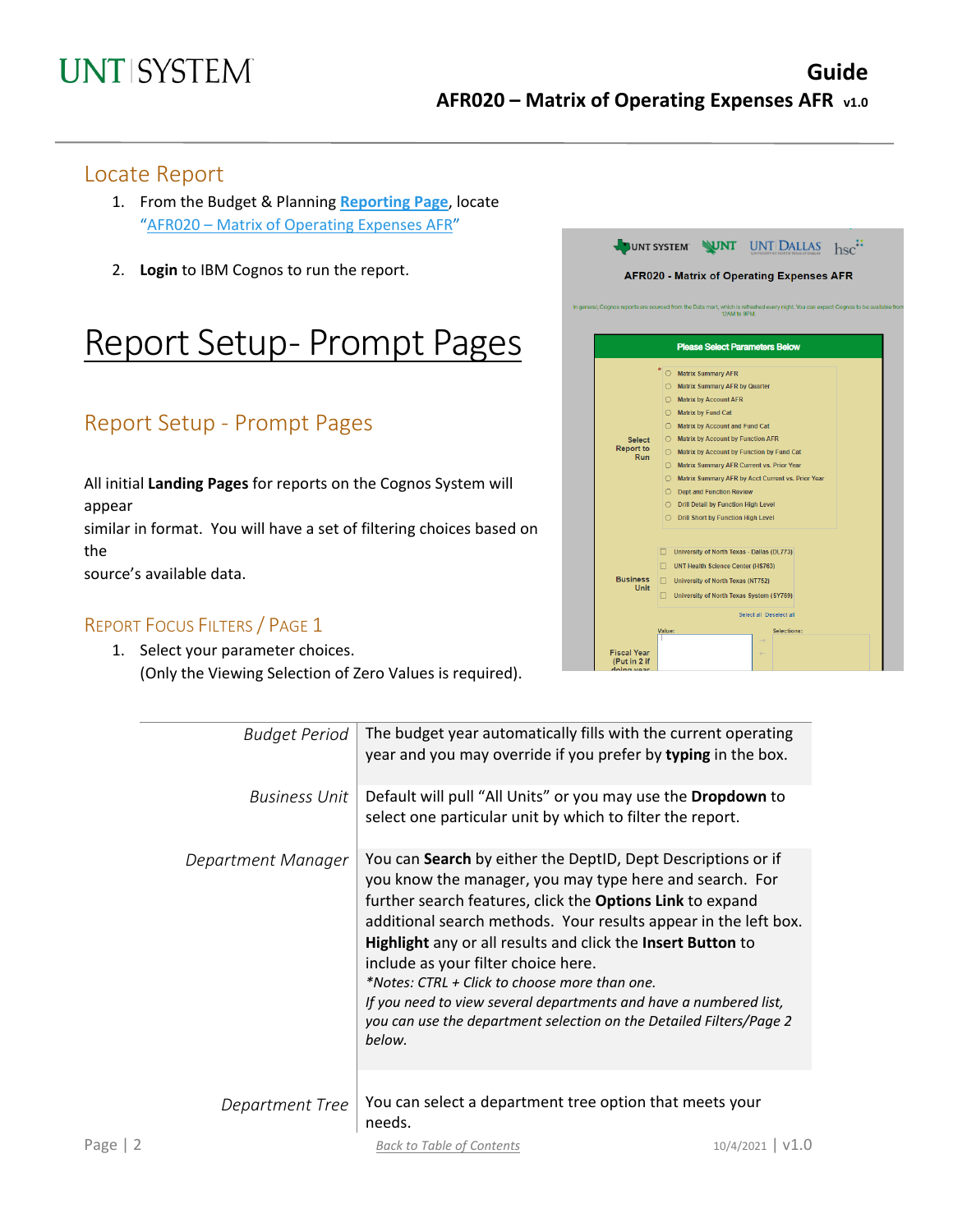$\overline{a}$ 

| Project ID                    | You can Search by either the Project ID, Project Descriptions<br>or if you know the manager, you may type here and search.<br>For further search features, click the Options Link to expand<br>additional search methods. Your results appear in the left box                                             |
|-------------------------------|-----------------------------------------------------------------------------------------------------------------------------------------------------------------------------------------------------------------------------------------------------------------------------------------------------------|
|                               | Highlight any or all results and click the Insert Button to<br>include as your filter choice here.<br>*Notes: CTRL + Click to choose more than one.<br>If you need to view several departments and have a numbered list,<br>you can use the department selection on the Detailed Filters/Page 2<br>below. |
| <b>Account Type</b>           | Default is set to pull both account types. You do not need to<br>click "Select All" to do so. Otherwise, choose to limit the<br>report results to Revenue or Expense by unchecking the<br>appropriate box not needed.                                                                                     |
| <b>KK</b> Group               | Default for this report is set to Budgetary, Non-Budgetary,<br>Non-Sponsored Projects and Sponsored Projects. Otherwise,<br>choose to limit your selection by unchecking the appropriate<br>boxes not needed to focus and limit viewing results.                                                          |
| Ledger                        | If you know a particular Ledger you would like to filter by,<br>enter here.                                                                                                                                                                                                                               |
| <b>Accounting Period</b>      | Selecting none will give you all available periods. Otherwise,<br>use the Check Box to select individual periods.                                                                                                                                                                                         |
| <b>Thru Accounting Period</b> | This will allow data retrieval thru a particular period entered                                                                                                                                                                                                                                           |
| <b>Transaction Type</b>       | The Dropdown allows for filtering by a single Amount Type.                                                                                                                                                                                                                                                |
| Viewing Selections            | The Zero Values Dropdown will limit the view to only<br>displaying items where the net of you above filtered selections<br>equal zero.                                                                                                                                                                    |
|                               | The Detail Level Dropdown will display the final output in<br>either an abbreviated version, or in the full version including<br>descriptor fields and additional information about the lines.                                                                                                            |
|                               | The Sort Order Dropdown controls the overall view output.<br>This can be changed again once within the report.                                                                                                                                                                                            |

2. If you are satisfied with your choices and do not need to engage Detailed Filters, click the **Finish Button.** Otherwise, to run by other FoaPs elements, click the **Next Button.**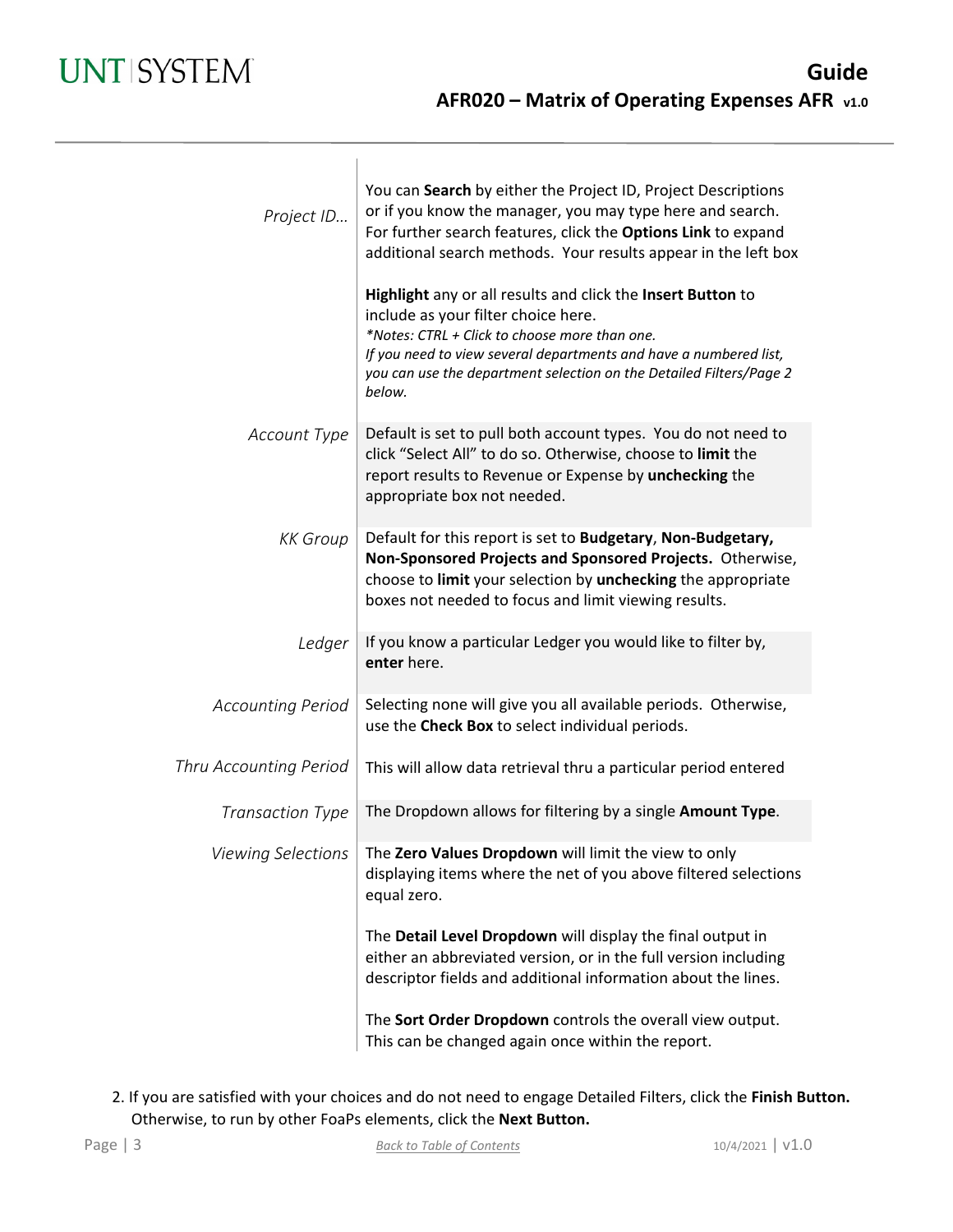### DETAILED FILTERS – CHARTSTRING INCLUSIONS / PAGE 2

3. Select your parameter choices.

*Remember that prompts filter your data. By entering values into the prompts you narrow the result sets. Start off by casting a wide net by only using one prompt. You can always rerun the report with additional prompt to narrow the results as needed.*

| <b>Fund Category</b>    | You can either enter a Fund Cat within this box or paste.<br>Several numbers may be entered here but each one must be<br>on its own line to filter correctly. When you are ready, click<br>the Insert Button. All items you have typed/pasted in to the<br>box will move to the Choices Box.               |
|-------------------------|------------------------------------------------------------------------------------------------------------------------------------------------------------------------------------------------------------------------------------------------------------------------------------------------------------|
| Fund                    | If you know a particular Fund you would like to filter by,<br>enter here.                                                                                                                                                                                                                                  |
| Function                | If you know a particular Function you would like to filter by,<br>enter here.                                                                                                                                                                                                                              |
| Department              | If you chose Department(s) on the first page, they will<br>automatically appear here. You can type or paste multiple<br>choices additionally within the Right Box to insert additional<br>or from a list. When you are ready be sure to click the Insert<br>Button to add your entries to the Choices Box. |
| Account                 | If you know a particular Account you would like to filter by,<br>enter here.                                                                                                                                                                                                                               |
| Project                 | If you chose Project(s) on the first page, they will<br>automatically appear here. You can type or paste multiple<br>choices additionally within the Right Box to insert additional<br>or from a list. When you are ready be sure to click the Insert<br>Button to add your entries to the Choices Box.    |
| <b>PC Business Unit</b> | Available PCBUs are displayed in the dropdown. If you know<br>a particular PC Business Unit you would like to filter by,<br>select it here. If using a PCBU, only one may be filtered for<br>at a time.                                                                                                    |
| Activity                | If you know a particular Activity you would like to filter by,<br>enter here.                                                                                                                                                                                                                              |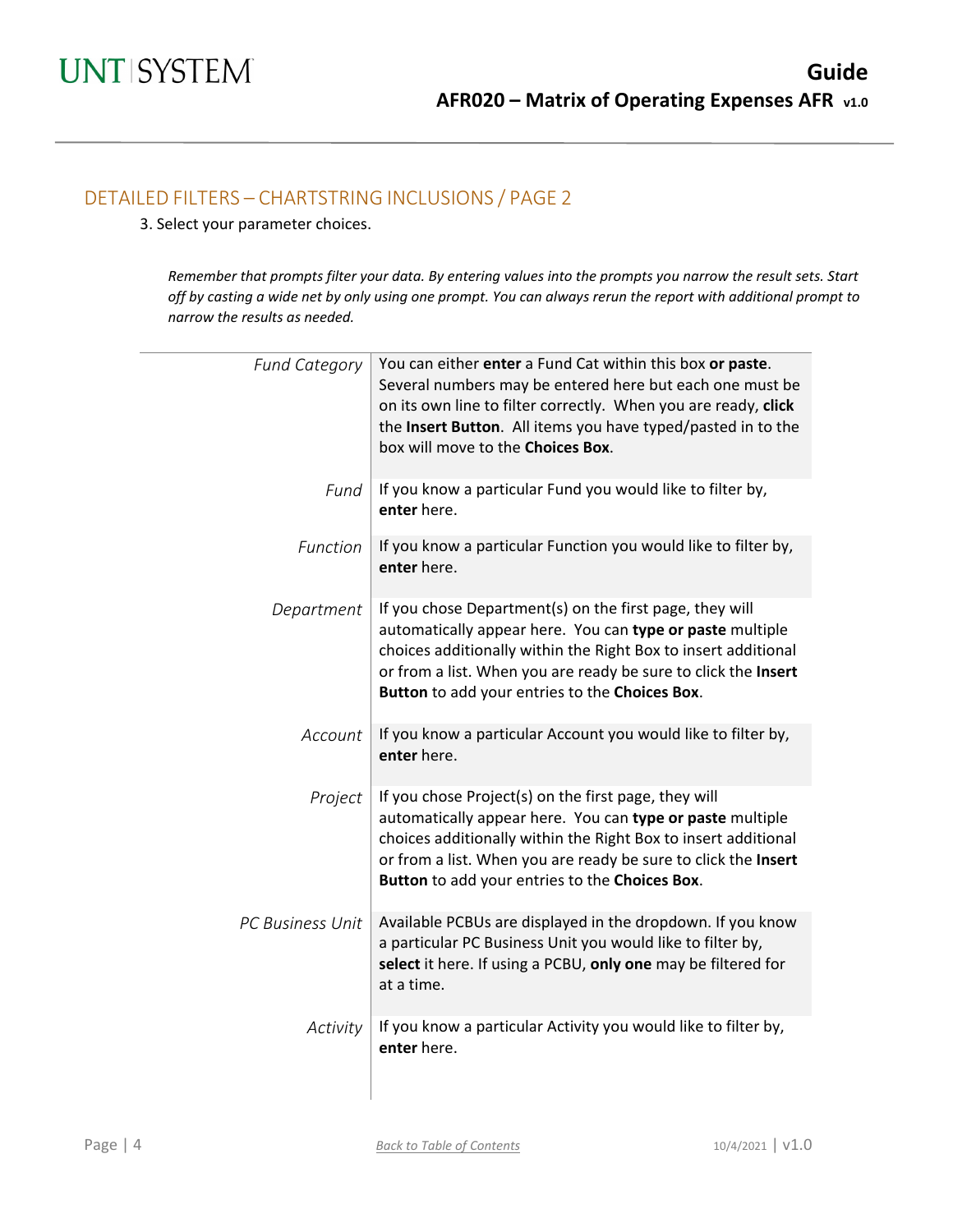

| Program | If you know a particular Program you would like to filter by,<br>enter here. |
|---------|------------------------------------------------------------------------------|
| Purpose | If you know a particular Purpose you would like to filter by,<br>enter here. |
| Site    | If you know a particular Site you would like to filter by, enter<br>here.    |

4. If you are satisfied with your choices and do not need to engage FOAPs exclusion Filters, click the **Finish Button**. Otherwise, to run by excluding particular FoaPs elements, click the **Next Button**.

#### DETAILED FILTERS – CHARTSTRING EXCLUSIONS / PAGE 3

5. Select your parameter choices.

*Remember that prompts filter your data. By entering values into the prompts you narrow the result sets. Start off by casting a wide net by only using one prompt. You can always rerun the report with additional prompt to narrow the results as needed.*

> *Et al....* The strings listed here mirror the Inclusions descriptions listed for the previous page.

6. When you are satisfied with your choices, **click** the **Finish Button** to run the report. *\*If you need to make changes or want to check your filters, you can click the Back Button at any time to review and click the Finish Button from any point without having to re-enter your information.*

### Detailed Filters – Additional Transaction Specific Filters / Page 4

*7.* Select your parameter choices.

*Remember that prompts filter your data. By entering values into the prompts you narrow the result sets. Start off by casting a wide net by only using one prompt. You can always rerun the report with additional prompt to narrow the results as needed*

| <b>Wildcard Prompts</b> | The following prompts will return items "like" the text<br>entered here. (Requisition/Purchase<br>Order/Voucher/Invoice/Journal ID/Journal Line<br>Reference/Journal Line Description. |
|-------------------------|----------------------------------------------------------------------------------------------------------------------------------------------------------------------------------------|
|                         |                                                                                                                                                                                        |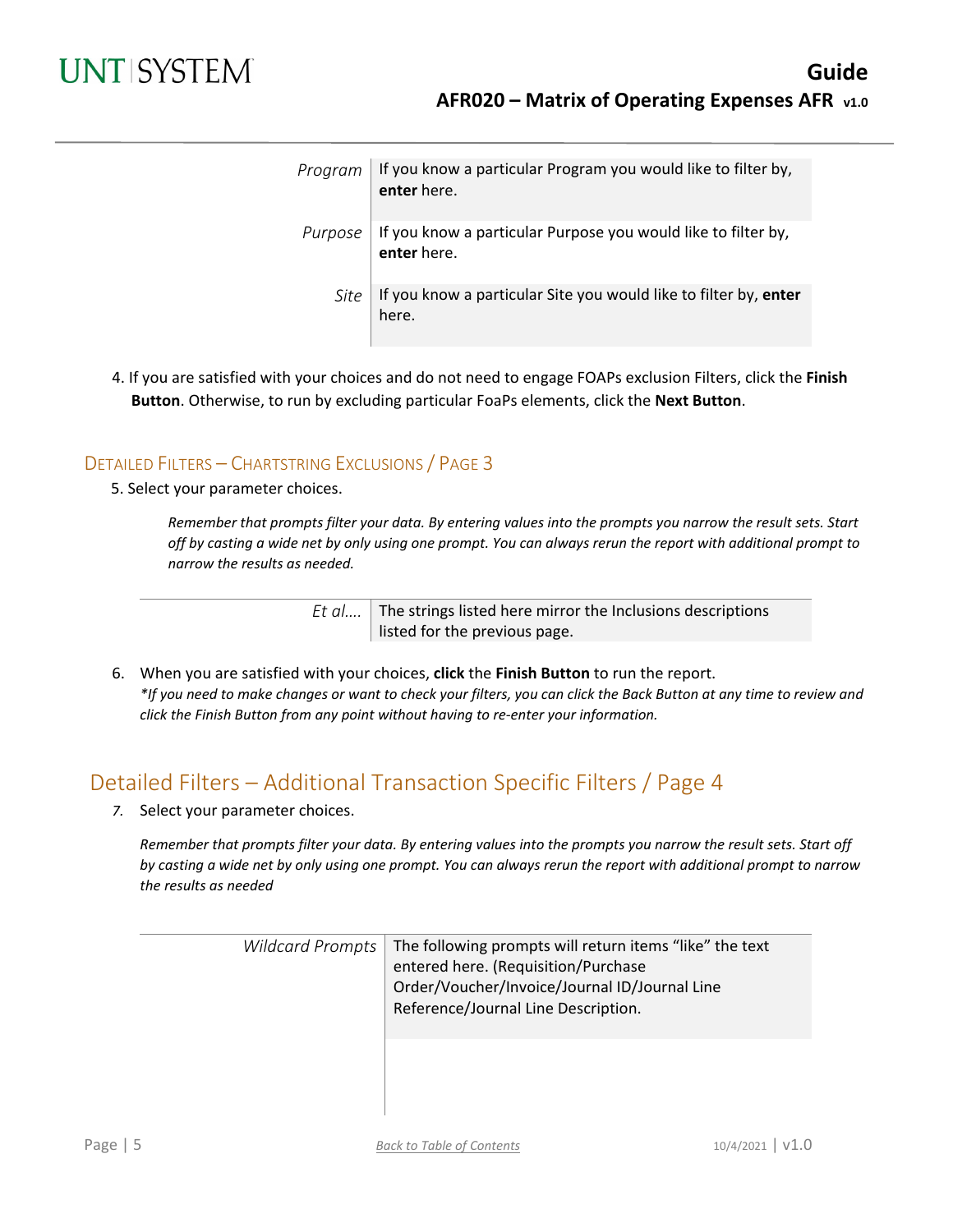*Vendor* | You can **Search** by either the Vendor ID or Vendor Name. For further search features, click the **Options Link** to expand additional search methods. Your results appear in the left box. **Highlight** any or all results and click the **Insert Button** to include as your filter choice here. *\*Notes: CTRL + Click to choose more than one. If you need to view several departments and have a numbered list, you can use the department selection on the Detailed Filters/Page 2 below.*

# Report Results

|        | <b>Report Results</b>                                                                                                                          |               |                                                 |                |                 | <b>Functions</b> |                 |                                                                                                                                                                                    |                |              |                 |                  |
|--------|------------------------------------------------------------------------------------------------------------------------------------------------|---------------|-------------------------------------------------|----------------|-----------------|------------------|-----------------|------------------------------------------------------------------------------------------------------------------------------------------------------------------------------------|----------------|--------------|-----------------|------------------|
|        | Report: Matrix Summary AFR<br><b>Business Unit: HS763</b><br>Fiscal Year: 2021<br>Period: 1, 2, 3, 4, 5, 6, 7, 8, 9, 10, 11, 12, 998, 906, 992 |               |                                                 |                |                 |                  |                 |                                                                                                                                                                                    |                |              |                 |                  |
|        |                                                                                                                                                | Instruction   | Research                                        | Public Service |                 |                  |                 | Academic Support Student Services Institutional Support Operations and Maintenance of Plant Scholarships and Fellowships Auxiliary Enterprises Depreciation and Amortization 10tal |                |              |                 |                  |
|        | Cost of Goods Sold                                                                                                                             |               |                                                 |                |                 |                  |                 | 0.00                                                                                                                                                                               |                |              |                 | \$0.00           |
|        | Salaries and Wages                                                                                                                             | 47,795,448.12 | 14,932,619.85                                   | 15,990,038.03  | 13,956,524.79   | 4,058,745.64     | 12,410,046.24   | 5,736,253.90                                                                                                                                                                       | 259,471.90     | 75,297.73    |                 | \$115,214,446.20 |
| Report | <b>Payroll Related Costs</b>                                                                                                                   | 11,900,255.06 | 3,967,807.58                                    | 3,981,893.21   | 3,770,703.36    | 1,263,500.68     | 2,873,928,90    | 1,975,343,05                                                                                                                                                                       | 6,309.64       | 35,255.30    |                 | \$29,774,996,78  |
|        | Professional Fees and Services                                                                                                                 | 1,865,988.26  | 6,298,191.45                                    | 32,577,658.32  | 976,960.81      | 107,807.37       | 3,299,697.26    | 944,155.66                                                                                                                                                                         | 0.00           | 12,291.30    |                 | \$46,082,750.43  |
| Info   | Federal Pass-Through Expenses                                                                                                                  | 34,867.63     | 920,463.63                                      | 102,014.63     |                 |                  | 0.00            |                                                                                                                                                                                    |                |              |                 | \$1,057,345.89   |
|        | State Pass-Through Expenses                                                                                                                    |               | 0.00                                            | 0.00           |                 |                  | 0.00            | 0.00                                                                                                                                                                               |                |              |                 | \$0.00           |
|        | Travel                                                                                                                                         | 32,631.86     | 19,737.76                                       | 31,209.32      | 4,514.10        | 3,338.99         | 4,677.56        | 12,448.08                                                                                                                                                                          |                | 821.19       |                 | \$109,378.86     |
|        | Materials and Supplies                                                                                                                         | 3,429,040.74  | 8,555,040.24                                    | 3,378,808.93   | 3,973,118.97    | 388,177.09       | 824,899.29      | 1,763,328.24                                                                                                                                                                       |                | 14,844.13    |                 | \$22,327,257.63  |
|        | Communication and Utilities                                                                                                                    | 7,310.62      | 0.00                                            | 0.00           | 220,877.22      | 0.00             | 32,234.94       | 2,194,759.05                                                                                                                                                                       |                | 33,935.71    |                 | \$2,489,117.54   |
|        | Repairs and Maintenance                                                                                                                        | 586,564.34    | 372,800.66                                      | 1,463,272.06   | 712,318.35      | 6,014.00         | 63,151.60       | 4.072.569.79                                                                                                                                                                       |                | 14,400.00    |                 | \$7,291,090.80   |
|        | Rentals and Leases                                                                                                                             | 980,684.80    | 23,777.54                                       | 234,152.66     | 709,522.26      | 103,715.87       | 276,242.43      | 75,186.39                                                                                                                                                                          |                |              |                 | \$2,403,281.95   |
|        | Printing and Reproduction                                                                                                                      | 62,793.97     | 130,512.87                                      | 6,381.95       | 28,234.36       | 40,079.61        | 40,745.85       | 2,765.56                                                                                                                                                                           |                | 2,221.10     |                 | \$313,735.27     |
|        | Depreciation and Amortization                                                                                                                  |               |                                                 |                |                 |                  |                 |                                                                                                                                                                                    |                |              | 19,436,575.38   | \$19,436,575.38  |
|        | Scholarships                                                                                                                                   | 2,450.00      | 31,906.17                                       |                |                 |                  |                 |                                                                                                                                                                                    | 1,745,197.97   |              |                 | \$1,779,554.14   |
|        | <b>Asset Retirement Obligation</b>                                                                                                             |               |                                                 |                |                 |                  | 0.00            | 61,729.41                                                                                                                                                                          |                |              |                 | \$61,729.41      |
|        | Claims and Losses                                                                                                                              | (588, 232.00) |                                                 |                |                 |                  |                 |                                                                                                                                                                                    |                |              |                 | (\$588,232.00)   |
|        | Other Operating Expenses                                                                                                                       | 4,977,975.40  | 1,405,374.68                                    | 514,496.78     | 1,013,564.28    | 280,600.28       | 375,101.93      | 326,894.08                                                                                                                                                                         | 0.00           | 6,334.06     |                 | \$8,900,341.49   |
|        | Total                                                                                                                                          |               | \$71,087,778.80 \$36,658,232.43 \$58,279,925.89 |                | \$25,366,338,50 | \$6,251,979.53   | \$20,200,726.00 | \$17,165,433.21                                                                                                                                                                    | \$2,010.979.51 | \$195,400.52 | \$19,436,575,38 | \$256,653,369,77 |

#### REPORT FEATURES

Level-B

- The top left of the report will show the **report selected, Business Unit, Fiscal Year, and Period(s)**
- The left side is organized by **Level B categorization** and the columns are organized by **function groups** which then together give results showing the monetary sums of all transactions regarding those B-levels and those functions
- The Totals on the bottom and right are for the totals of the **Functions** and **B-Levels**

#### DRILL-THROUGH FUNCTIONS

- There are drill-throughs on both the **non-total** rows and the **total** rows
- When clicking one of the non-total rows, it will drill-through to **AFR012 – GL Transaction Details** and show all transactions relevant to the number displayed in the cell you clicked
- When clicked one of the total rows, it will drill-through to **AFR012 – GL Transaction Details** and show all transactions relevant to the numbers displayed in the cell you clicked

Totals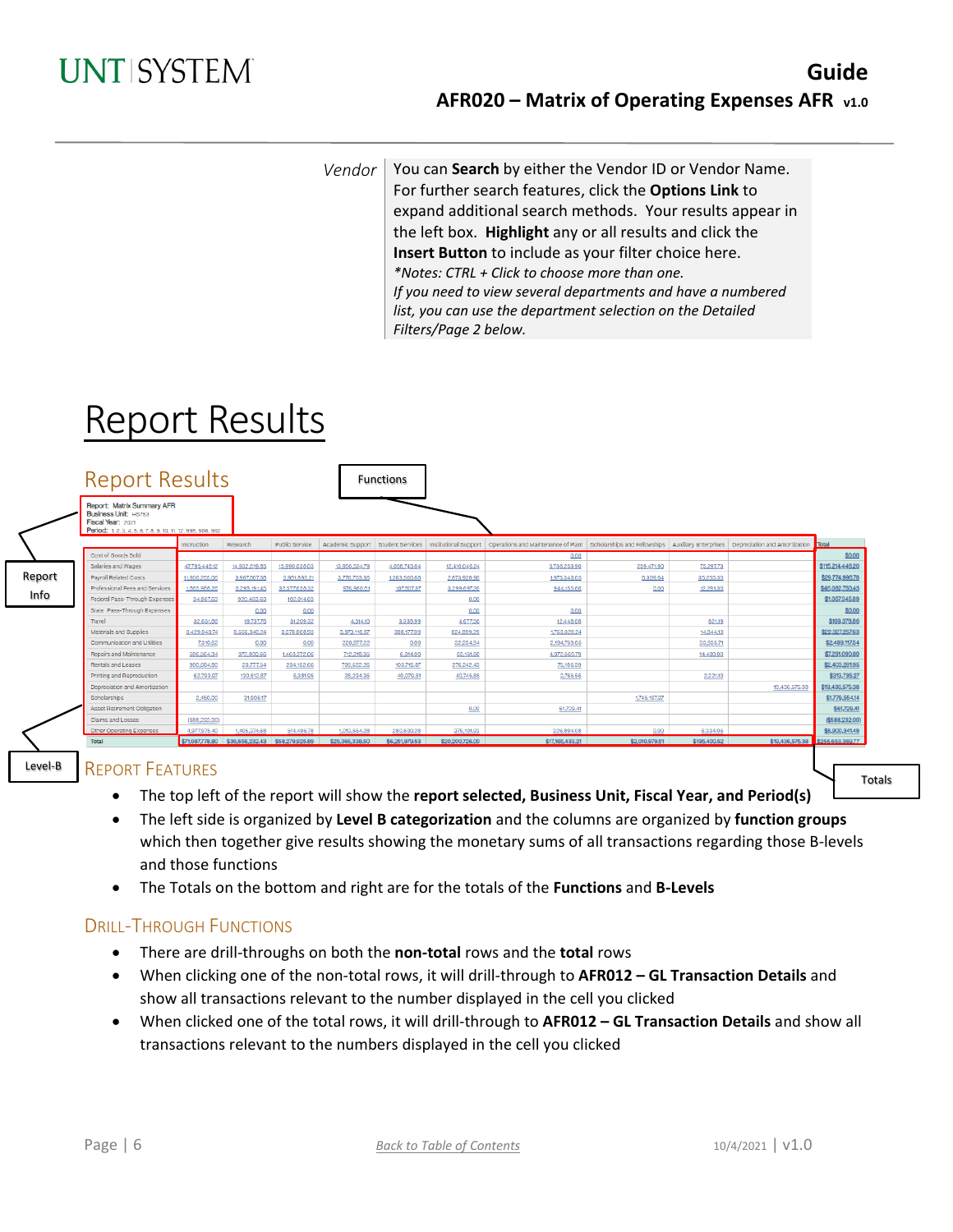# Cognos Report Functionalities

#### LAYOUT OVERVIEW

- Report results are typically displayed in an interactive HTML on screen style.
- Based on your selections, if any, the report will only display results that match your initial filtering choices.
- Reports on screen may combine the Level Number result with the Description for that level in one single column. *(Report results exported to XLS will break these out, see Run Report and Down Load section below.)*
- If there is an error in your request or no results can be produced, you get a return message showing the parameters you chose that produced these results. *(See th[e Error Results section](#page-7-0) below for more information or to troubleshoot.)*

|                         | C9000 - Suspense<br>and Clearing                                                        | D9100 - Expense<br>Clearing    | 91003 - Undistributed P-<br>Card Exp | 649.25                  | 649.25           |
|-------------------------|-----------------------------------------------------------------------------------------|--------------------------------|--------------------------------------|-------------------------|------------------|
|                         |                                                                                         |                                | 91005 - Undistributed<br>Trav CC Exp | 0.00                    | 0.00             |
|                         |                                                                                         |                                | Total                                | 649.25                  | 649.25           |
|                         |                                                                                         | Total                          |                                      | 649.25                  | 649.25           |
|                         | Total                                                                                   |                                |                                      | 34,170,371.53           | 34, 170, 371, 53 |
| Total                   |                                                                                         |                                |                                      | $\overline{\mathbf{0}}$ | $\underline{0}$  |
| Sep 29, 2021            |                                                                                         |                                | 12:03:59 PM<br>1                     |                         |                  |
| $\overline{\wedge}$ Top | $\uparrow$ Page up                                                                      | L Page down<br>$\times$ Bottom |                                      |                         |                  |
|                         | <b>Report - Total</b>                                                                   |                                |                                      |                         |                  |
|                         | $\overline{\uparrow}$ Top $\uparrow$ Page up $\downarrow$ Page down $\downarrow$ Bottom |                                |                                      |                         |                  |
|                         |                                                                                         |                                |                                      |                         |                  |

- Use the **"Page Down" Link** at the bottom left to see additional pages (if any).
- Use the **"Bottom" Link** to skip to the last page of **Applied Parameters** where you can review what your filtering choices were on the initial **Prompt Page** selections. Use the **"Top" Link** then to return to your first page.

# Exporting Your Report Results

## Exporting Your Report Results

In the upper left hand or right hand of the toolbar on your screen, you will see options to run report and view your results.

#### EMAIL REPORT DIRECTLY

Click the **"Share"** symbol dropdown (next to the bell) on the upper right hand of the toolbar on your screen to select **"Email".** Fill in the desired email address, any additional information, and your onscreen results will be emailed from within the Cognos program.

|                    |  | <u>.</u> | 3 |
|--------------------|--|----------|---|
| Share              |  |          |   |
| Send<br>Link       |  |          |   |
| Select a platform: |  |          |   |
| Email              |  |          |   |